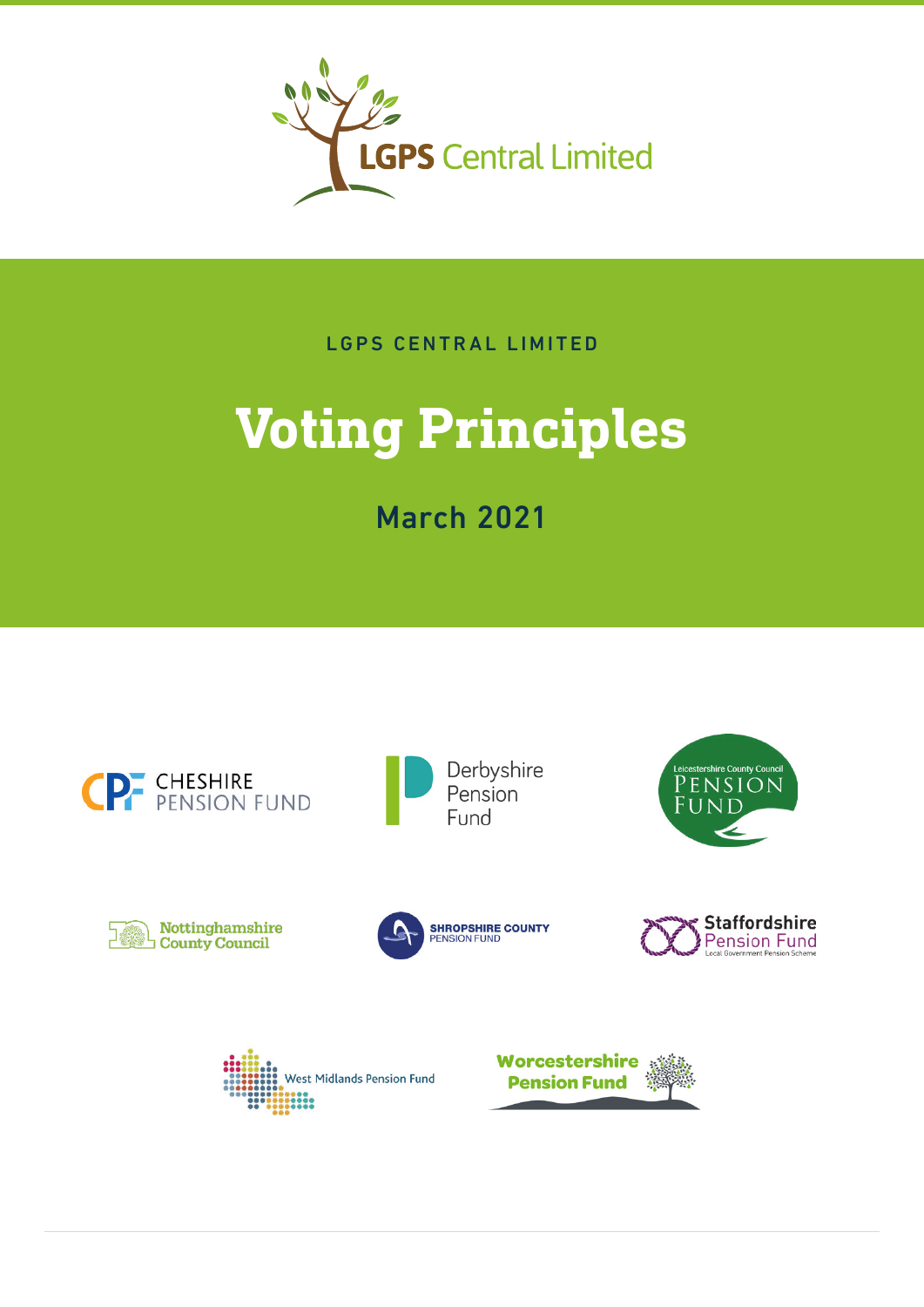

# **1.0 Introduction to LGPS Central's Voting Principles**

# 1.1 *ABOUT THIS DOCUMENT*

This document describes LGPS Central Limited's ("the Company") approach to exercising its delegated voting rights at the shareholder meetings of companies based in the UK. For non-UK securities the Company currently applies the international voting guidelines of its chosen proxy research provider. The principles in this document apply to voting rights attached to securities held in the Company's Authorised Contractual Scheme ("ACS"). As detailed in the Company's

UK Stewardship Code, voting is a core component of the Company's approach to investment stewardship. This document is owned by the Company's Director of Responsible Investment & Engagement, and is implemented by the Investment Team, with ultimate responsibility resting with the Executive Committee. It is subject to annual review by the Board of the Company.



# 1.2 *RESPONSIBLE INVESTMENT AND VOTING AT LGPS CENTRAL*

Using our clients' investment beliefs, the Company has published a Responsible Investment and Engagement Framework which sets two aims: (1) primarily, to support investment objectives; (2) secondarily, to be an exemplar for responsible investment (RI) within the financial services industry, promote collaboration, and raise standards across

the marketplace. A three-pillar framework supports these aims. The pillars are *Selection*, *Stewardship*, and *Transparency & Disclosure*. Voting is a core component of the Company's approach to *Stewardship*.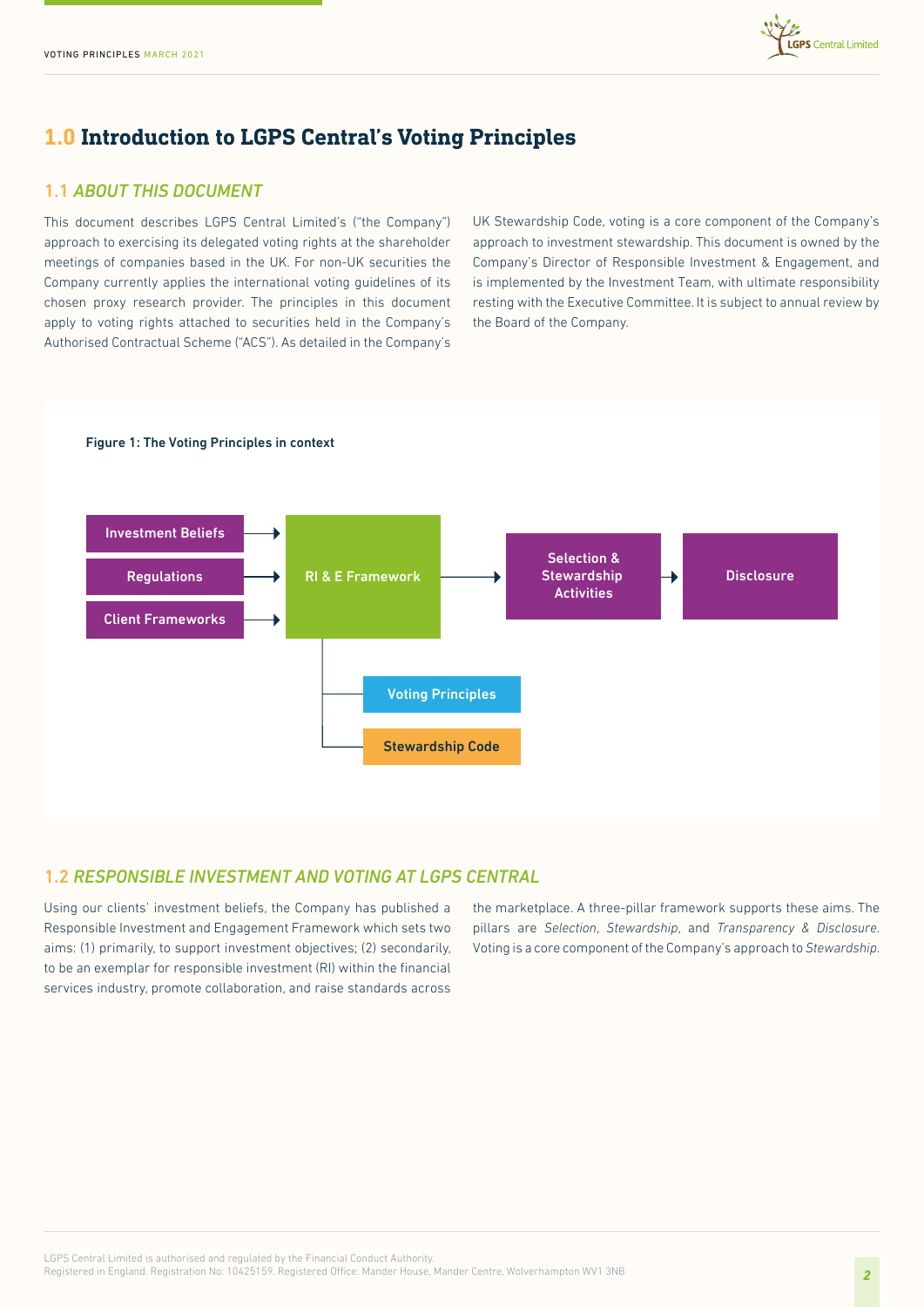

# **LGPS Central Limited Voting Principles (UK)** *March 2020*

# **2.0 Corporate Governance, Stewardship and Voting in the UK**

Consistently with its approach to RI, the Company's principles regarding corporate governance, stewardship and voting in UK markets are informed by the Company's fiduciary responsibilities and, by extension, those of its clients and partner funds. The Company uses its voting rights to support the long-term economic interests of its stakeholders and to ensure boards of directors are accountable to shareholders.

## 2.1 *UK CORPORATE GOVERNANCE CODE*

The Company supports the UK Corporate Governance Code ("the Code") and believes that strong standards of corporate governance translate ultimately into healthy and stable financial markets. UK companies are expected to adhere to the Code and to provide high quality disclosure on the extent of compliance with the Code in the annual report. The Company does not view the Code as a corporate governance "straitjacket", and companies are encouraged to use the "explain" feature of the Code where particular circumstances make deviation from the Code appropriate. Such explanations should be sufficiently detailed and transparent. Beyond the Code's provisions, it is important that companies adhere to the spirit of the Code and that Boards feel empowered to make appropriate arrangements and disclosures that are suitable to the business in question. Rather than recapitulate the principles and provisions of the Code, this document focuses on areas of corporate governance and voting that require particular clarification.

# 2.2 *CYCLICAL STEWARDSHIP*

Voting is inherently linked to engagement, and the votes cast by the Company at company meetings will typically reflect the outcomes of engagement activities during the year in review. Equally, a voting decision can set the tone for subsequent engagement. A vote is a process, not an event, and the Company's approach may be described as "cyclical stewardship". The Company's intention is that its voting decisions do not come as a surprise to our investee companies, and dialogue with companies facilitates this, and develops a two-way relationship of trust. Where the Company takes the decision to not support a resolution, this should be interpreted by the Boards of companies as an expression of strong and conscious dissatisfaction, not as a mechanical or thoughtless matter of routine. In order to send a strong signal, the Company makes a limited, tactical use of abstain.

#### 2.3 *MARKET TRANSFORMATION*

The Company recognises its role as a large, diversified and long-term investor. It has an interest in improving the standards of corporate governance and sustainable business practices within financial markets and aspires to act, therefore, in a leadership role. Where certain standards or targets set the "minimum" (for example in

matters relating to the diversity of company boards) the Company will consider voting beyond the minimum (for example by requiring a faster rate of progress on diversity within company boards). The Company's voting and stewardship activities are supported by its membership of various partnership organisations.

## 2.4 *VOTING PROCEDURES*

The Company engages a proxy research provider to analyse and provide advice relating to the Company's voting opportunities, consistently with the Company's policies. The provider also executes the Company's votes through the relevant intermediaries.

The Company has an active securities lending programme. To ensure that the Company is able to vote its shares at important meetings, it has worked with service providers to establish procedures to restrict lending for certain stocks and recall shares in advance of shareholder votes. The Company monitors the meetings and proportion of the securities on loan, and will restrict and/ or recall lent stock in select circumstances, with due consideration to the advantages of voting the shares versus the cost implications of recalling or restricting the loan of the stock.

The Company's voting decisions are arrived at through a collegiate approach, incorporating the views of members of the Responsible Investment & Engagement ("RI&E") Team and fund managers as appropriate for the company in question. The Company's votes are executed in compliance with its Conflicts of Interest policy.

# 2.5 *VOTING DISCLOSURE*

The Company's disclosure of its Voting Principles, and its voting outcomes, supports the Company's ambition of full transparency. With regards to voting outcomes, disclosures are made in three formats. Firstly, a report summarising the Company's voting activities is provided on a quarterly basis in the Company's *Quarterly Stewardship Report*. Secondly, the Company reports an annual summary of its voting activities, as well as other aspects of RI. Thirdly, the Company discloses its voting decision for every resolution at every eligible company meeting via an online portal. Each of these disclosures is available to the public.

From time to time the Company might choose to "pre-declare" its voting intentions for particular resolutions. This might include declarations made through third party platforms, such as the platform administered by the Principles for Responsible Investment.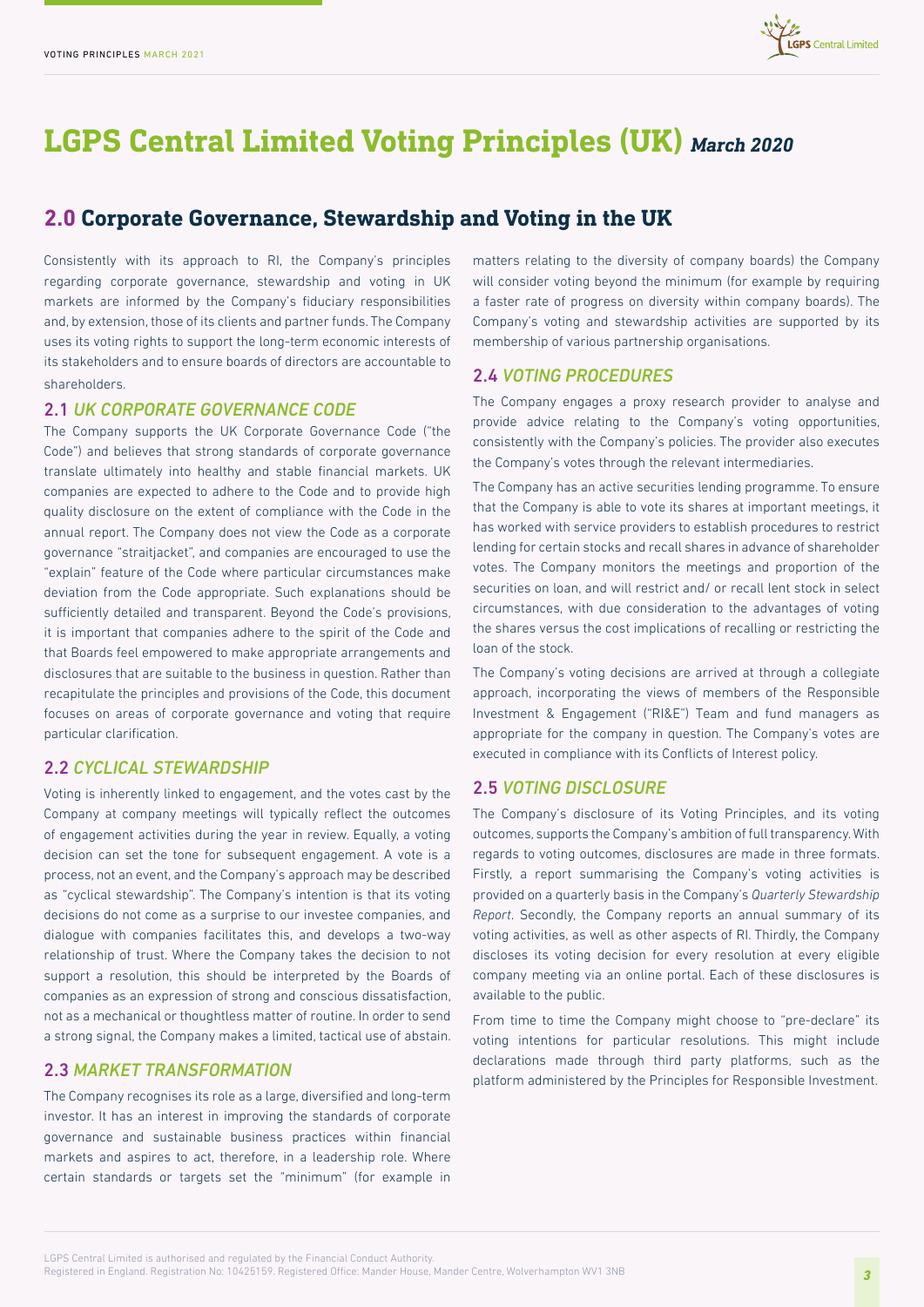

# **3.0 Voting Principles**

The principles below describe the broad parameters the Company will consider before casting its votes. They are supplementary to the principles and provisions of the Code, which is fully supported by the Company. It is not possible for one document to cover every eventuality and this document's ambition is to serve as a guide. The Company

will override the guidelines below where this is deemed to be in the long-term economic interests of the Company's stakeholders. Where issues are insufficiently addressed by the Code or by this document, the Company will come to a decision using internal research and the advice of the Company's chosen proxy research provider.

# **3.1** *A GREAT BOARD WITH A LONG-TERM VIEW*

#### **PRINCIPLES** COMPOSITION & COMMITTEES

Good governance starts with a great board. Led by the Chair and/ or the chair of the Nominations Committee, we expect our investee companies to appoint an effective board of directors whose combined expertise is a key strategic asset to the company. We believe the most effective boards include a diversity of skills, experiences and perspectives. Through our voting decisions (and otherwise) we support the [Davies Review](https://www.gov.uk/government/publications/women-on-boards-5-year-summary-davies-review), the [Hampton-Alexander Review](https://assets.publishing.service.gov.uk/government/uploads/system/uploads/attachment_data/file/613085/ftse-women-leaders-hampton-alexander-review.pdf) and the [Parker Review](https://assets.ey.com/content/dam/ey-sites/ey-com/en_uk/news/2020/02/ey-parker-review-2020-report-final.pdf). We expect FTSE 100 and 250 companies to have at least 33% women on their Boards and will consider voting against the Chair of companies with materially less female representation unless there are clear and justifiable reasons why 33% is not achievable in an interim period. Furthermore, we expect any FTSE 100 company to disclose information on ethnic minority representation at board level in line with the [Parker Review report](https://www.ey.com/en_uk/news/2020/02/new-parker-review-report-reveals-slow-progress-on-ethnic-diversity-of-ftse-boards) with the aim of having at least one director from an ethnic minority background. Board members should be able to devote sufficient time to their directorship, should refrain from becoming "overboarded" and should attend all relevant meetings including committee meetings (audit, nomination, remuneration or other). Non-attendance should be explained in the Annual Report. Overboarded directors will not be supported, even if they are from demographics that are currently underrepresented in UK boardrooms. The board should demonstrate collective awareness of material short, medium and long-run risks including, where material, climate change. The Chair should ensure the board is of an appropriate size and, while the Company is not prescriptive on board size, would consider boards of 5 or fewer members, or boards of sixteen or more members, as red flags warranting further analysis. In line with the Code we expect the majority of board members, excluding the Chair, to be independent according the criteria defined in the Code. Independence is not, however, a sufficient condition for the support of a director's election or re-election: each director must offer a valuable contribution to the functioning of the board. With regards to the so-

#### **LEADERSHIP**

The role of the Chair is of special significance, as is the relationship between the Chair and CEO. Accordingly, we pay particular attention to our vote on the re-election of the Chair. We support the Code's principles and provisions in relation to the role of the Chair and the eligibility of candidates. In exceptional circumstances we will support an interim Executive Chair, but expect a cut-off date to be provided, called "nine year rule" of independence: whilst we include "a tenure of fewer than nine years" among our criteria for independence, we fully support directors that make valuable contributions to the boardroom, even if their tenure exceeds this guideline. We will typically vote against special interest representation.

Consistently with the Code, boards should include nomination, remuneration, and audit committees. The latter two board committees should be composed solely of independent non-executive directors who have served on the board for at least a year, and participation by executives in these committee meetings should be by exceptional invitation only and explained in the annual report. Both the audit and the remuneration committee should have at least three members. The annual report should include a clear report from each committee Chair explaining the issues the committee has prioritised during the year in review, outlining progress made without recourse to boilerplate language. Particular attention is paid to the overboarding of audit committee members owing to the requirement to read financial papers in sufficient detail. External advisors on remuneration and audit should be accountable to the committees, and details should be disclosed in the annual report including the nature of services provided and whether the advisor provides additional services. Conflicts of interest relating to external advisers should be disclosed and managed effectively. The Company supports the creation of additional committees that are appropriate to the business model in question, but we do not support unwarranted layers of governance, or the outsourcing of important issues to less experienced directors. We typically support board oversight of sustainability issues, either through committee structures or through individual responsibility. We support the election of employee representatives where this improves the quality of the board and accountability to stakeholders.

along with the appointment of a Deputy Chair and/or a strong Senior Independent Director ("SID"). Such exceptions should be discussed with shareholders and a clear and convincing rationale must be disclosed. The SID is another role of significance and we would not usually support the re-election of a non-independent SID, where independence is defined as per the Code.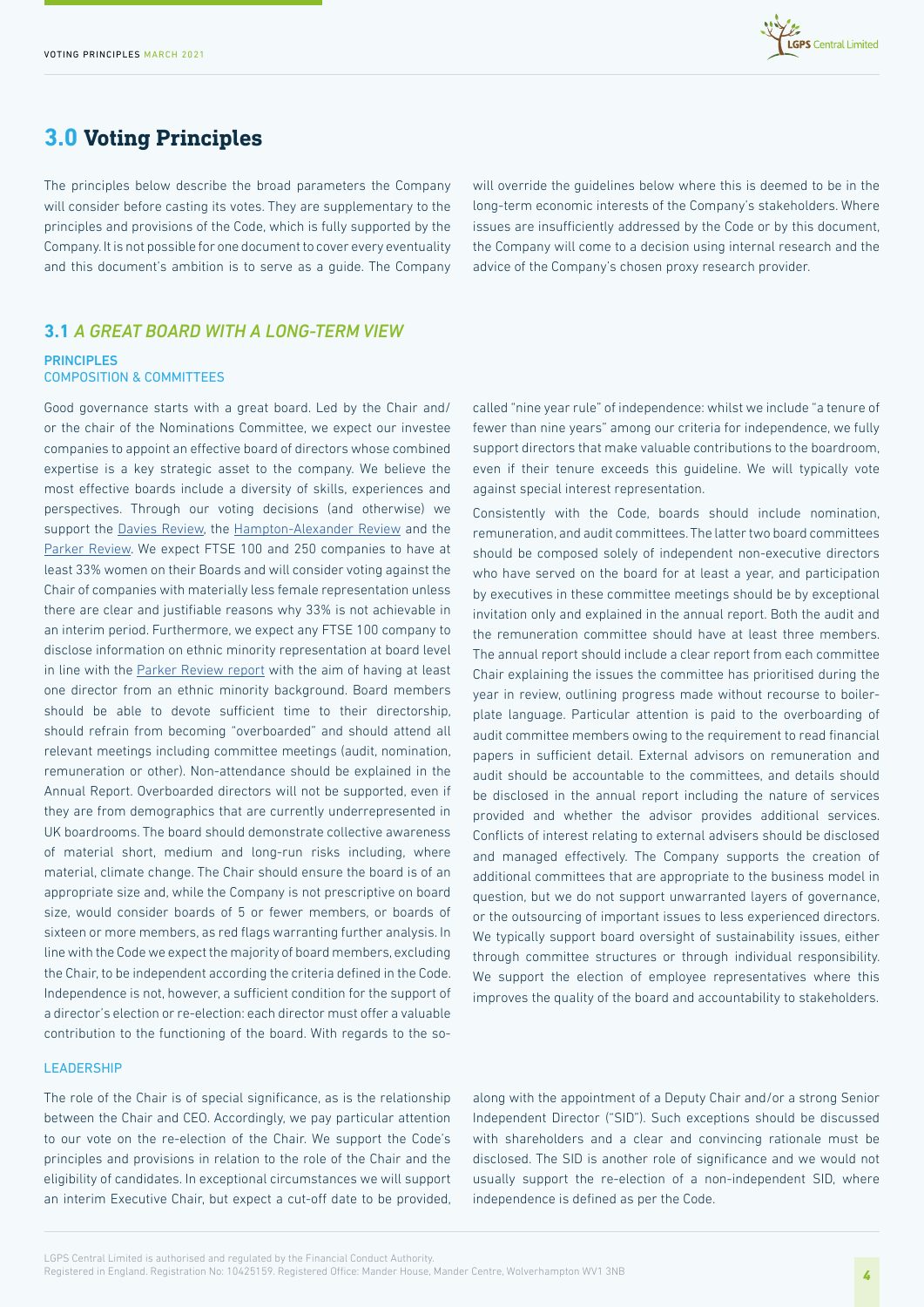

#### EFFECTIVENESS, EVALUATION & ELECTION PROCESS

The effectiveness of boards should be reviewed internally (by an independent director, usually by the SID) on an annual basis, and should be reviewed by an external party every three years. Companies should seek shareholder input into the process for determining board effectiveness, and the identity of the triennial external reviewer should be disclosed in the annual report. Boards and their committees should establish a suitable number of meetings per year and the location of the meetings should be appropriate to

the business and to the residency of the board members. In order to preserve the board's accountability to shareholders, directors should be re-elected on an annual basis by majority vote (excepting controlled companies, where director re-election ought to follow the Code). Director biographies should be sufficiently detailed in order for voting shareholders to make an informed judgement, and the Nominations Committee reports should describe the contribution the director will make, or has made, to the board during the year.

# **3.2** *A TRANSPARENT AUDIT FUNCTION, SUPPORTING TRUE AND FAIR REPORTING*

#### PRINCIPLES

The audit committee of the Board plays a critical role and votes pertaining to its composition and conduct carry particular importance for shareholders. The committee should be composed of at least three independent non-executive directors with recent financial experience, and each member should have been on the board for at least a year in order to become familiar with the business. Members of the audit committee should achieve 100% committee meeting attendance and the thresholds for overboarding are stricter for audit committee members than for other directors. Attendance by executives at audit committee meetings should be by invitation only and should be explained in the annual report. We expect the audit committee to take responsibility for reviewing internal audit controls.

A company should disclose its auditor tendering policy and details of the tendering process (when it occurs). The Company supports the EU's audit reforms, primarily that the external auditor should be independent and conflict-free (from the company and from audit committee members), and there should be regular tendering and rotation (at a minimum: tendering at least every 10 years, rotating every 20, with no re-appointment until at least four years following the rotation). The lead audit partner should be rotated and named in the annual report. Auditor fees must be clearly disclosed, and non-audit fees should not exceed 50% of total fees. Where this limit is breached,

the audit committee should plan for fee reduction. Companies should not provide auditors with limited liability or indemnification. The resignation of an auditor during the financial year should be clearly explained, as should any qualifications to the annual report. There should be no material omissions. The audit committee should ensure that adequate whistleblowing procedures are in place.

As with all elements of corporate disclosure, boilerplate should be avoided at all costs. Disclosures should be clear, relevant, as concise as possible and AGM materials should be available in English in sufficient time before the meeting. We will consider voting against the annual report where disclosure falls short of the mark. We support the FRC's guidance on risk management, internal control and related financial and business reporting.

The statements of viability and working capital should be clearly disclosed. Companies should provide sufficient disclosure on material and emerging risks across a suitably long-term horizon. "Long-term" should relate to the company's business cycle and should never be limited to the next twelve months. Aside from a description of risks, the strategic report should detail the contribution and composition of the company workforce.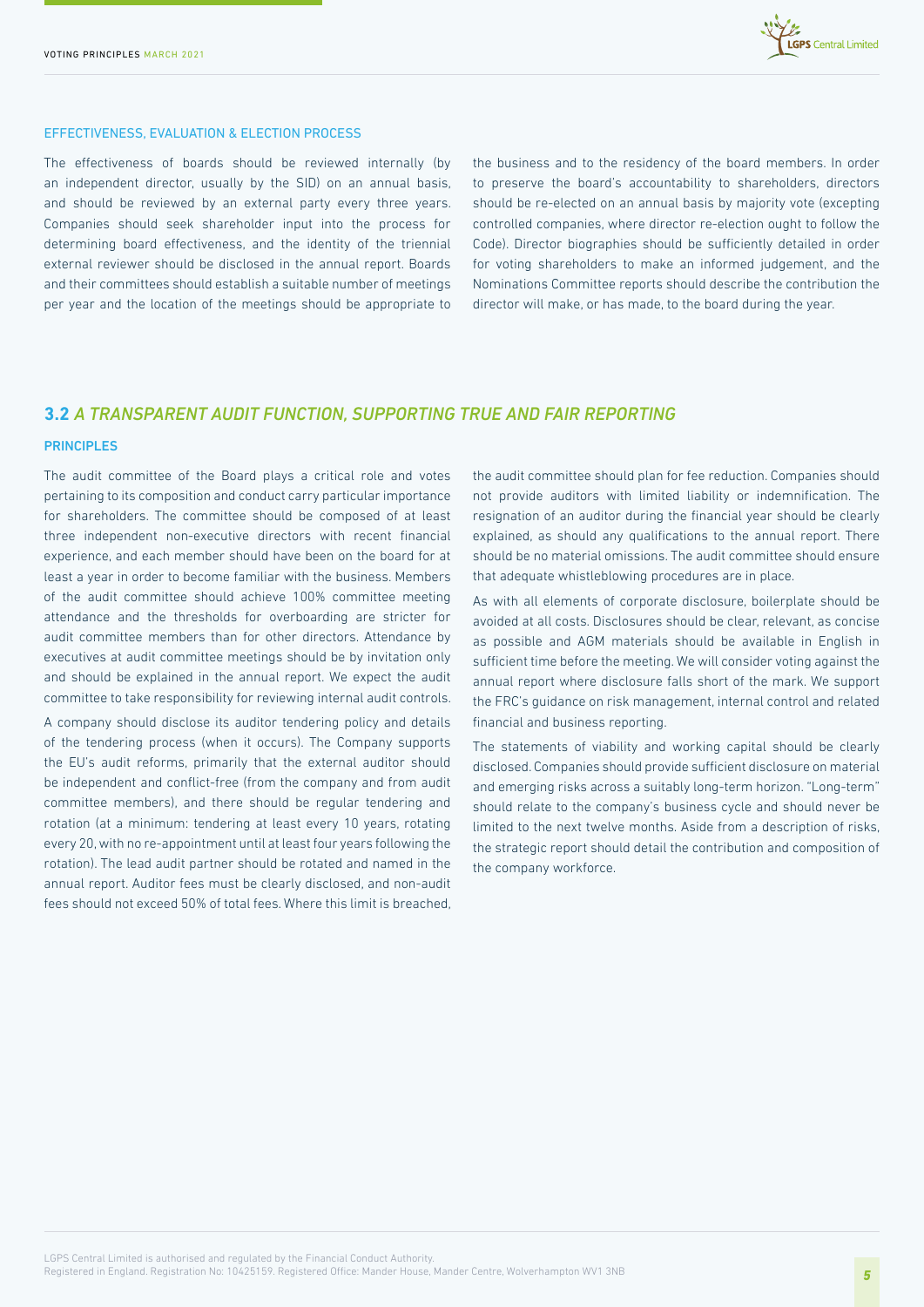

# **3.3** *STEWARDING OUR CAPITAL, PROTECTING SHAREHOLDER RIGHTS*

#### PRINCIPLES

We aim to be responsible stewards of the capital bestowed on us by our clients. In turn, we expect companies to steward the capital we provide to them with care and concern for long-term outcomes. We would like our companies to be granted the flexibility to manage their capital structure effectively and raise additional capital where necessary in a timely and cost-efficient manner. We are against giving companies unlimited authorisation to raise capital unless there is a sufficiently compelling case. We encourage companies to use the 14-day General Meeting ("GM") facility to raise extraordinary, unanticipated volumes of capital and expect prior dialogue with shareholders.

Securities that are accompanied by shareholder rights are more valuable than securities lacking these rights. Clearly, we wish to preserve or enhance this value, not fritter it away. We avoid, therefore, the unnecessary dilution of our shares and seek to preserve our rights of pre-emption. We expect resolutions pertaining to capital decisions to be split out on the proxy statement, rather than "bundled" into one resolution. We will not typically approve the creation of non-voting shares and usually vote against attempts by controlling shareholders to increase the differential between his or her level of equity ownership and voting control. Stock splits are approved on a case-by-case basis with reference to the justification disclosed by the company.

Companies ought to disclose clear dividend policies. Dividends should be sufficiently covered and put to shareholder vote. Uncovered dividends should be accompanied by an explanation covering the sustainability of the dividend or distribution policy. Companies proposing scrip issues should offer a cash dividend option. Companies ought to explain why a share buyback programme is the most appropriate method of returning cash to shareholders, including the circumstances in which a buyback will be executed. The Company pays particular attention to share buyback programmes that could affect remuneration structures through the influence on earnings per share ("EPS") measurements: such structures must be

buyback-neutral and buyback authorities must be within acceptable limits, expiring no later than the following AGM. The Company will typically vote against waivers of Rule 9 of the Takeover Code.

We are unlikely to support article changes that materially reduce shareholder rights. The Company is strongly opposed to virtual-only AGMs and views as fundamental the right to attend shareholder meetings in-person. We typically oppose resolutions seeking authority to limit the jurisdiction that applies to dispute resolution.

Merger and acquisition decisions are made on a case-by-case basis, with reference to the long-term economic interest of scheme members and compliance with the Company's Conflicts of Interest Policy. Decisions are arrived at through a collegiate approach including the RI&E Team and portfolio managers as relevant for the company in question. The Company will consider supporting transactions with the following characteristics: long-term benefits to shareholders, good quality disclosure, high quality management, supportive independent advice, approval of the independent directors. We seek to determine whether the deal yields a good strategic fit, and we value prior engagement with shareholders. We think poison pills should be generally discouraged and we do not support poison pills that entrench management or damage shareholder value. Introductions of poison pills should be clearly explained and put to shareholder vote. By contrast, poison pill redemption resolutions are generally supported. We will usually vote at courts and classes in a consistent manner with our GM vote.

The Company does not support resolutions seeking authority to make political donations, where the recipients are likely to be political parties or lobbying organisations of concern.

When it comes to capital, smaller companies might be afforded greater flexibility, depending on circumstance.

# **3.4** *FAIR REMUNERATION FOR STRONG PERFORMANCE THROUGH THE CYCLE*

#### PRINCIPLES GENERAL

For the majority of the Company's UK listed investee companies, shareholders are entitled to vote annually on an advisory basis on the remuneration report and (typically) every three years on the remuneration policy (where the voting outcome is binding). Our voting decisions recognise that remuneration is contextual, rather than one-size-fits-all. Companies need flexibility to design and apply remuneration structures appropriate to the business in question. There is no requirement for remuneration structures to follow traditional models if more appropriate models can be found. Whilst the structure of remuneration policies is of prime importance, we are also concerned about the quantum of pay. Remuneration should

amount to no more than is necessary and sufficient to attract, retain and motivate the individuals and groups of individuals most suited to managing the company. Levels of executive remuneration that are, or are perceived to be, excessive and unfair can be demotivating to staff and reputationally damaging to the company. Executive pay should be considered in the context of overall workforce pay and in the context of the long-term financial needs of the company, its ability to meet its dividend policy and its ongoing requirement for capital investment and R&D. Remuneration structures should be simple and easy to understand for both shareholders and executives, who need clear lines of sight as to their objectives.

LGPS Central Limited is authorised and regulated by the Financial Conduct Authority. Registered in England. Registration No: 10425159. Registered Office: Mander House, Mander Centre, Wolverhampton WV1 3NB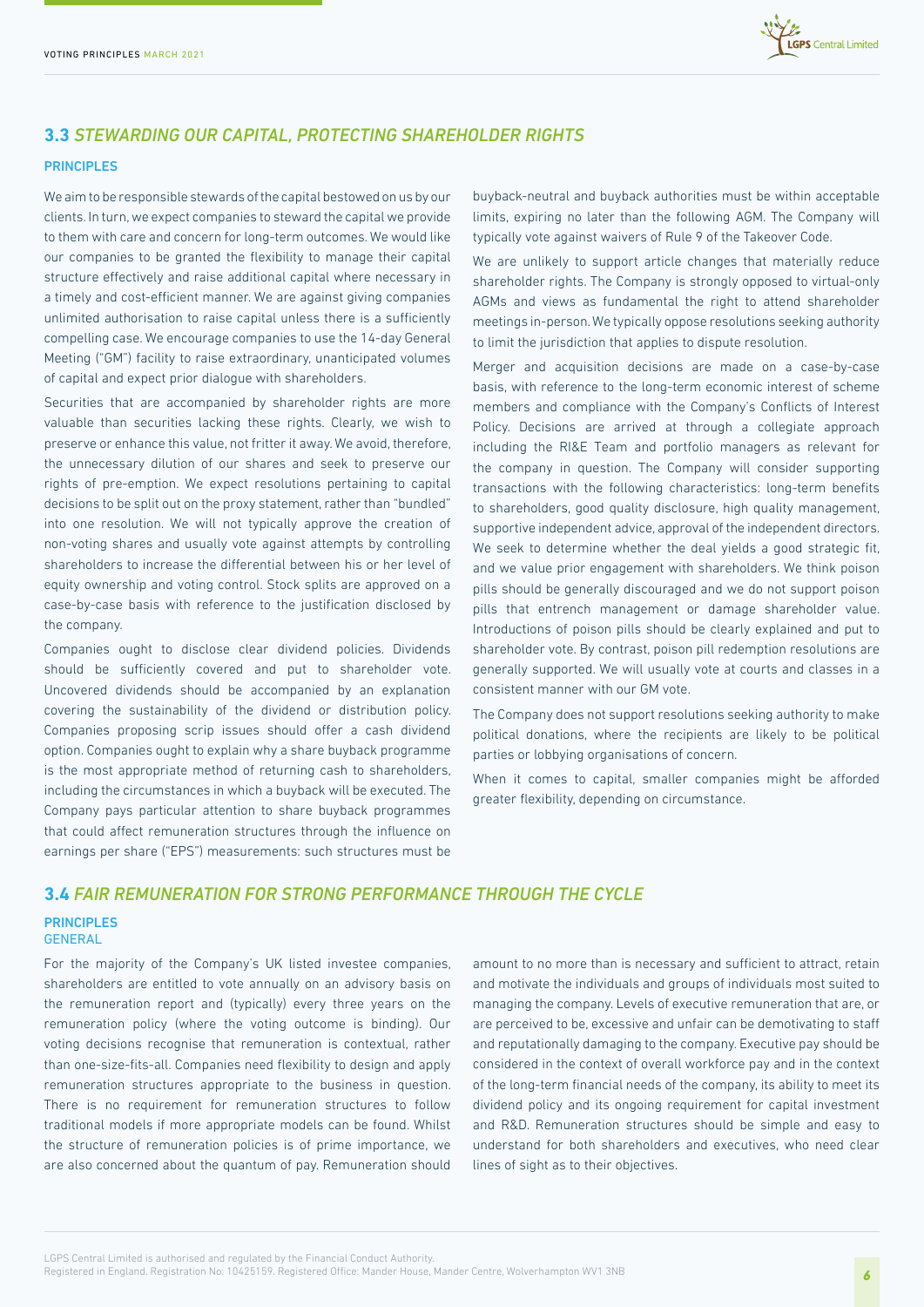

#### **GOVERNANCE**

A remuneration committee, composed solely of independent nonexecutive directors, should design and apply appropriate remuneration structures and should enter into dialogue with shareholders and employee representatives. The outcome of consultations should be made known in advance of the AGM, such that policy changes do not come as a surprise to engaged shareholders or employee representatives. Any advisors to the remuneration committee should be disclosed with an explanation of the advice provided. Multiple relationships with the company should be transparent and the external auditor should not normally perform the role of remuneration advisor. The committee should feel empowered to apply discretion appropriately (including increases and decreases) and should be aware that it is possible to gain shareholder trust through the use of restraint. Where the remuneration report or policy

# receive large votes against (which we currently consider to be more that 20% oppose votes among minority interests), the company should consider changes to the remuneration committee, engaging shareholders and changing remuneration advisors. The output of the remuneration committee – including remuneration policies and reports – should exhibit intelligent design and proactivity. This can be achieved through appropriate departures from traditional remuneration models including Long Term Incentive Plans ("LTIP"). The remuneration committee and the nomination committee should work together on succession planning and at an early stage of the recruitment process should start to design appropriate remuneration for incoming executives. We view exceptional payments as indicative of poor planning by the remuneration committee.

#### **DISCLOSURE**

The Chair of the remuneration committee should author a detailed but intelligible report outlining the work undertaken during the year and, where relevant, how the committee has responded to significant levels of opposition votes. Disclosures should clearly relate remuneration structures to business strategy and should relate the levels of award to company performance, strategy, financial liabilities

#### STRUCTURE AND FAIRNESS

Remuneration should amount to no more than is necessary and sufficient to attract, retain and motivate the individuals and groups of individuals most suited to managing the company.

An executive's base salary should reflect his or her role and level of responsibility. Base salary should not increase significantly without a clear, compelling and exceptional justification. The rate of salary should not be solely or mainly based on quartile comparison, and we would expect salary benchmarking to occur once every three years at a maximum. Salary increases should be set in the context of wage increases to the median worker. The remuneration committee should understand how base pay increases affect the total level of pay now and in the future. Contracts should be agreed on a 12 months basis.

Annual bonuses should have stretching, declared targets that link to company strategy. There should be consistency with the targets given prominence in the strategic report. Performance against targets should be disclosed in the remuneration report. In determining targets for variable pay, the remuneration committee should consider strategic, financial and non-financial measurements, and companies with high levels of ESG (environmental, social or governance) risk should consider using ESG metrics with appropriate weightings. In general, bonuses should be reduced from their current levels, and maximum and median rewards under annual bonuses should usually be lower than rewards within LTIP schemes, reflecting the dominance of the long-term over the short-term. The payment of a significant proportion of the annual bonus in deferred shares is

and overall workforce conditions. Any use of discretion should be fully explained. The median and maximum awards under the bonus scheme and incentive plans should be clear, as should the effect on EPS-based targets of share buyback schemes. The targets for variable pay, for this year and next, should be disclosed (there should be retrospective disclosure if the targets are commercially sensitive).

welcomed where this improves alignment with shareholders, does not risk excessive dilution, and includes a suitable holding period. If a company experiences a significant negative event, bonus sanction should be considered even if the annual targets were met.

Incentive schemes should be transparent, understandable, longterm and appropriate to the circumstances and strategy of the company. For reasons of simplicity, companies should avoid having more than one active incentive plan. Performance conditions should ensure there is no reward for failure, nor for luck, and sufficient clawback and malus provisions should be designed and applied. The performance measurement period should have a minimum of three years, with a vesting period a minimum of three years from grant. Companies operating in sectors with long-term investment horizons should consider a performance period of more than three years. We are concerned that, despite the wide range of business models and investment horizons across UK listed companies, there are too many standard LTIP schemes with common vesting periods and performance targets, and we think this reflects a lack of intelligent design by remuneration committees. Committees should give thought to not having an LTIP and rewarding executives through a single bonus scheme which pays out in deferred shares with a holding period, based on stretching performance targets. Whether contained in an LTIP or otherwise, performance targets should not reward below-median performance and threshold vesting amounts should not be significant relevant to base salary. Any performance award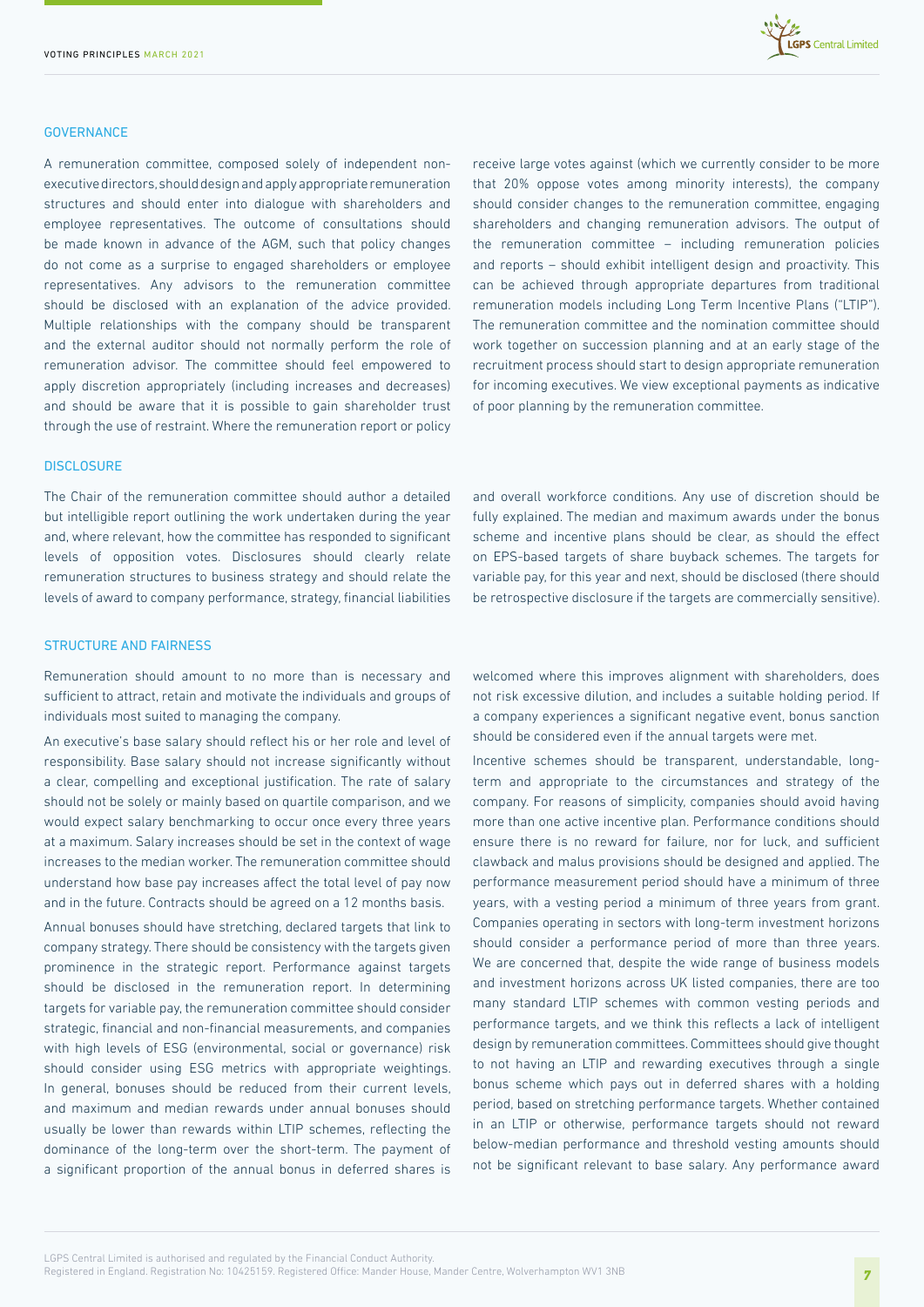

should be clearly linked to disclosed targets. Where comparator groups are used, the remuneration committee should disclose why the comparators are believed to be genuinely representative (e.g. with reference to their size, sector and performance). If awards depend on Total Shareholder Return ("TSR") relative to overseas peers, companies should disclose fair currency conversion policies in advance of the grant. There should be several performance targets, which should relate to shareholder return, to the business strategy and include financial and non-financial elements, according to the company's current and expected operating environment. We would not expect performance conditions to be re-tested between remuneration policy reviews. Following a change of control, awards under an LTIP plan should be made pro-rata for time and performance to date; they should not automatically vest. Share-based awards should not lead to excessive dilution and exceptions to this principle should be put to shareholder vote, which ought to receive support from the majority of minority shareholders. In the event of a decline in the share price, remuneration committees should prevent accidental ("windfall") gains through top level grants through the use of downward discretion. Remuneration policies should explain the treatment of M&A and share buybacks where these are likely to impact performance targets either directly or indirectly.

In order to achieve alignment with shareholders, executives should make a material, long-term investment in company shares and these shares should be subject to a suitable holding period following an executive's departure. Companies should disclose the time by which new executives should reach the target level share ownership. Whilst these shares may be hedged or used as collateral, the company should make it clear that this is not true for share awards earned through LTIPs. Executive share ownership for alignment purposes should be distinct from shares granted under LTIPs, though exceptions may be made where shares are vested and not subject to ongoing performance conditions. Significant share sales should be rationalised in the annual report. As with all aspects of remuneration, the remuneration committee should be wary of unintended consequences e.g. effects on risk taking or risk aversion, dividend policy design and M&A.

Remuneration committees should be cognisant of the significant costs and liabilities of executives' pensions contributions, the overall remuneration structure, and the tax and regulatory environment. Whilst we use a 30% contribution rate as a guideline for the upper limit, we think executive pensions contributions must set in the context of contributions for the overall workforce. Changes in actuarial assumptions that affect transfer values should be clearly disclosed. No element of variable pay should be pensionable.

Certain payments to incoming and outgoing executives cannot be avoided, but remuneration committees should be mindful of opportunities to minimise such costs in alignment with longterm shareholders. Outgoing executives should not be rewarded for failure. Severance pay consequences should be considered before appointment, such that early termination does not lead to unanticipated liabilities. We will not usually support retention payments ("golden handcuffs"), but could support deferred payments to key staff during critical periods. A clear rationale should be presented during shareholder dialogue. Similarly, compensatory payments for new appointments (including where the appointee has had to forgo expected variable pay at a previous employer) could only be considered with a clear rationale and we would expect compensation to be awarded in shares and subject to perf conditions. New appointments should normally begin on a lower salary to avoid creeping costs.

We will typically oppose tax equalisation payments where this introduces a new (net) cost to the company. We expect a cap on such payments to be disclosed.

Non-executive directors' fees should reflect the role and the level of responsibility and should not increase excessively from one year to the next. We do not expect non-executives to participate in LTIP schemes but understand that, exceptionally, directors may be granted shares at listing or pre-listing stage on a one-off basis. Share awards need a clear rationale and the policy should be applied consistently over time with conditions and parameters that ensure independence of the director's contribution. At a minimum this should include a requirement that share-based awards do not have performance conditions and are made at the market price. Additional benefits for non-executives should reflect necessary business duties only.